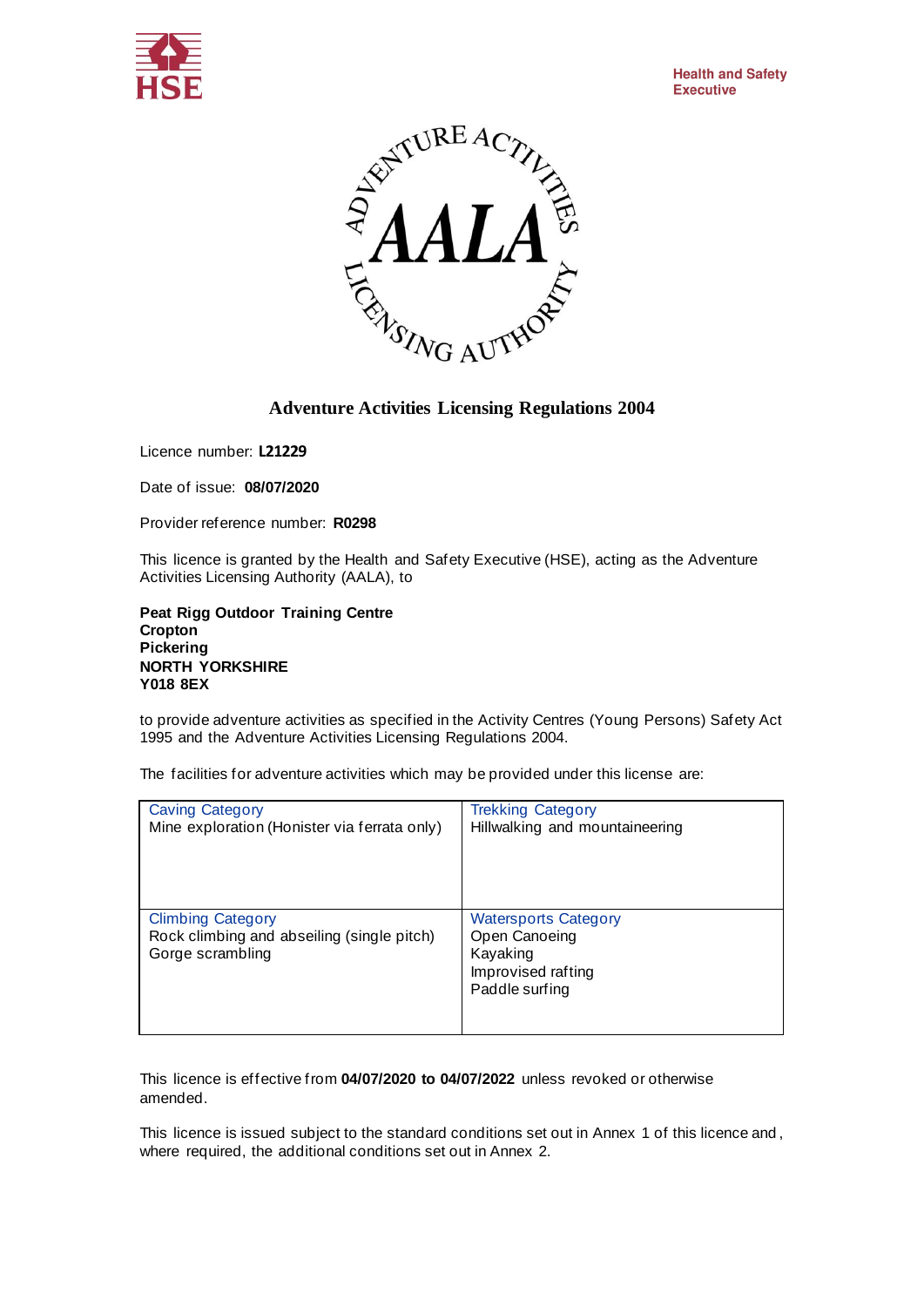

If you have any questions about this licence or Adventure Activities Licensing you can find further information at [www.hse.gov.uk/aala](http://www.hse.gov.uk/aala) or can contact the AALA at [AALA-](mailto:AALA-Apllications@hse.gov.uk)[Apllications@hse.gov.uk](mailto:AALA-Apllications@hse.gov.uk) or [AALA postal address].

## **Annex 1**

The standard conditions attached to this licence are as follows:

**1.** that the licence-holder shall maintain such arrangements as are appropriate for the review of the assessment referred to in regulation  $6(1)(a)(i)$  and for the effective implementation, control, monitoring and review of the control measures referred to in regulation 6(1)(a)(ii);

**2.** that the licence-holder shall maintain suitable and sufficient arrangements—

(i) for the appointment of a sufficient number of competent and adequately qualified instructors;

(ii) for the giving of safety information to instructors and participants;

(iii) for the provision of such equipment as is needed to ensure that the activities are carried out safely;

(iv) for the maintenance of that equipment in an efficient state and in good repair; and (v) for the provision of first-aid, for the summoning of medical and rescue services in the event of an emergency, and for otherwise dealing with an emergency;

**3.** that the licence-holder shall ensure that he is advised by competent persons on safety matters unless he has competence in such matters himself;

**4.** that the licence-holder shall ensure that the authority is permitted to inspect at any reasonable time any place or equipment used in, or in connection with, the provision of the facilities for adventure activities to which the licence relates and any documents held by or on behalf of the licence-holder relating to such provision;

**5.** that the licence-holder shall accede to any reasonable request for information from the authority relating to the provision of such facilities;

**6.** that where such facilities are provided at or from an activity centre on two or more consecutive days, the licence-holder shall display at that centre a copy of the licence; and that where such facilities are not so provided the licence-holder shall have available for inspection, at any reasonable time, such a copy; and

**7.** that the licence-holder shall not refer to his holding of a licence, in any advertisement or information issued by him or on his behalf, unless that reference states which adventure activities are covered by the licence and gives the telephone number of the licensing authority.